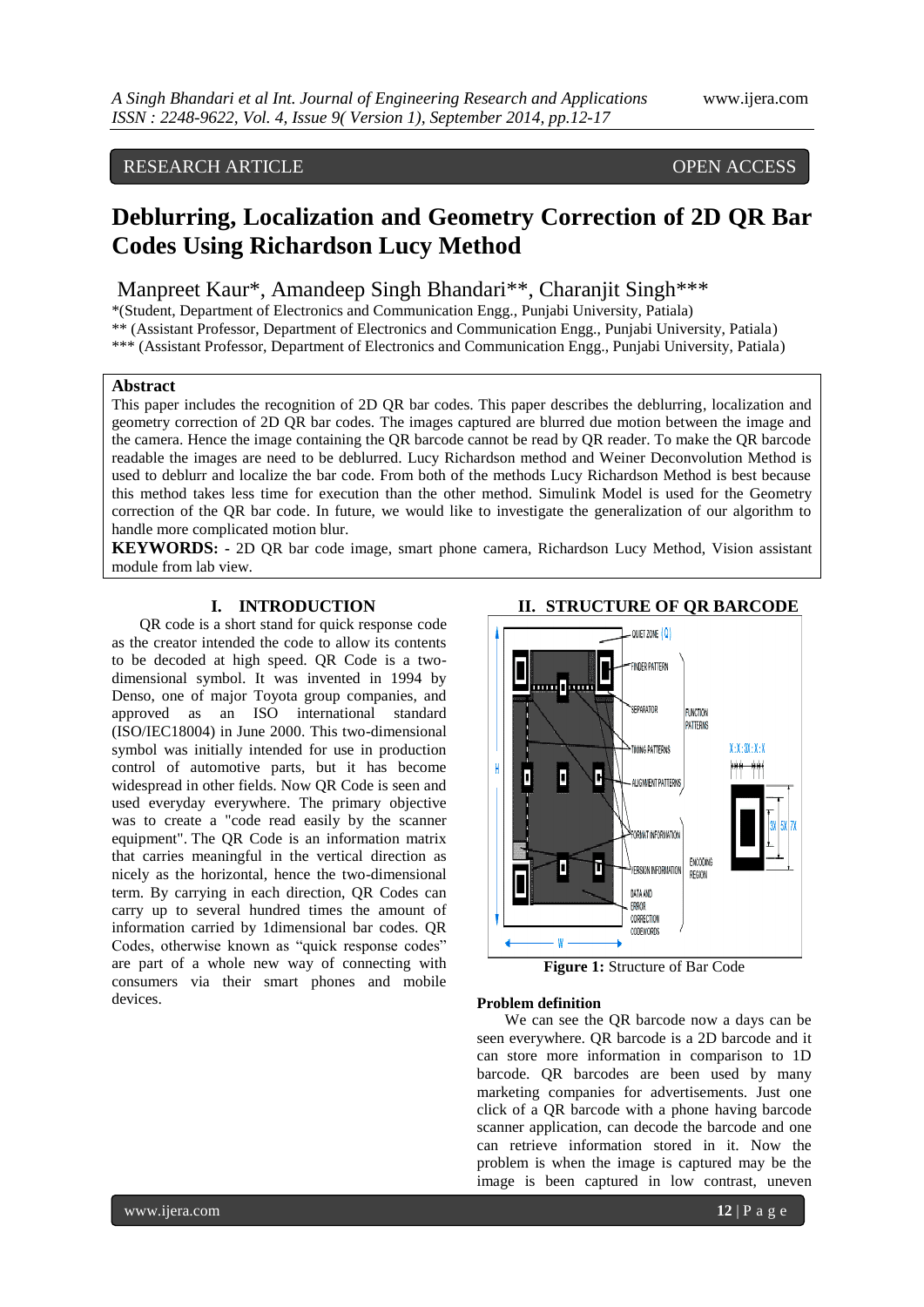illumination and blur motion can be added. One more problem may arise that is the geometry of the code may be distorted if while capturing the image projection angle is not correct. Now if the images are blurred and the geometry of the code has been distorted it is not possible to read the code as it is the requirement of the code reader that the image should be correct in geometry means the QR code should be a perfect square and image should not be blurred. Now algorithm should be such that it can deblur the blurred images and script can read the code properly and the second thing is algorithm should be able to correct the geometry of the code, it should make the code a perfect square so that it can be recognized by the script.

#### **Experiments steps and measurement**

**Step1:** The images captured are blurred due motion between the image and the camera. Hence the image containing the QR barcode cannot be read by QR reader. To make the QR barcode readable the images are need to be deblurred. Richardson Lucy Method and Wiener Deconvolution method is used to deblurr the image. For this step MATLAB has been used. Deblurring of the image is done in MATLAB.

#### **Deblurring with the Lucy-Richardson Algorithm**

Use the deconvlucy function to deblur an image using the accelerated, damped, Lucy-Richardson algorithm. The algorithm maximizes the likelihood that the resulting image, when convolved with the PSF, is an instance of the blurred image, assuming Poisson noise statistics. This function can be effective when you know the PSF, but know little about the noise. To illustrate a simple use of deconvlucy, a blurred, noisy image by convolving a Gaussian filter PSF with an image (using imfilter) and then adding Gaussian noise of variance V to the blurred image (using imnoise).



**Figure 2:** Original Image



**Figure 3:** Blurred Image

#### **Deblurring the Image**

Use deconvlucy to restore the blurred and noisy image, specifying the PSF used to create the blur, and limiting the number of iterations to 5.



**Figure 4:** Restored Image

#### **Refining the Result**

The deconvlucy function, by default, performs multiple iterations of the deblurring process. You can stop the processing, after a certain number of iterations, to check the result, and then restart the iterations from the point where processing stopped. To do this, pass in the input image as a cell array, for example, {Blurred Noisy}. The deconvlucy function returns the output image as a cell array which you can then pass as an input argument to deconvlucy to restart the deconvolution.

The output cell array contains these four elements:

- $output{1}$  -- The original input image
- $output{2}$  -- The image produced by the last iteration
- $output{3}$  -- The image produced by the next-tolast iteration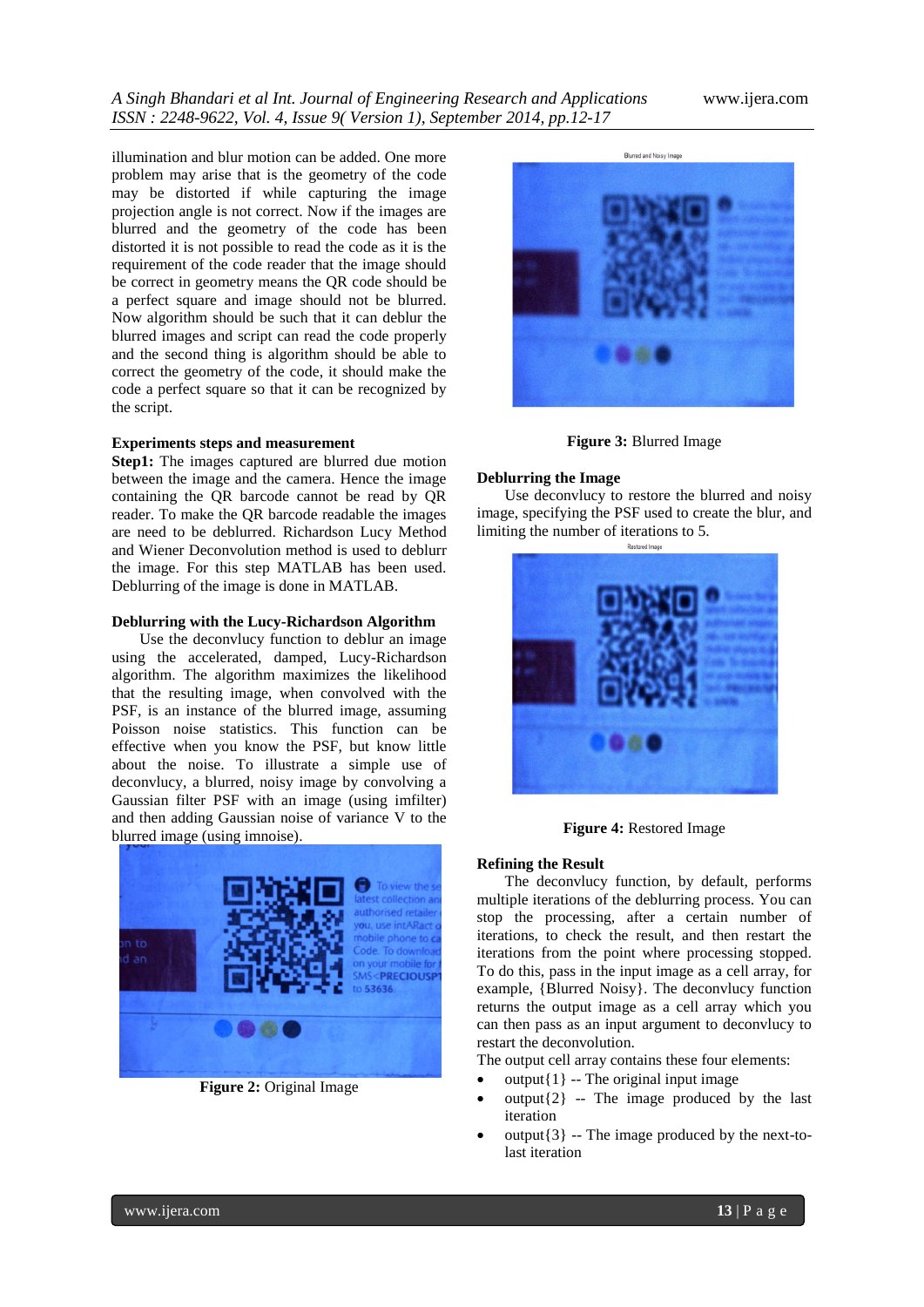- output{4} -- Internal information used by deconvlucy to know where to restart the process
- The deconvlucy function supports several other optional arguments you can use to achieve the best possible result, such as specifying a damping parameter to handle additive noise in the blurred image. To see the impact of these optional arguments, view the Image Processing Toolbox Deblurring Demos.

| Editor - C/Used manael Counter to MFTLAT among                                                                                                                                                                                                                                                                                                                                                                                                                                                                                                                                                                                                                                                   | Find your perfect desktop, laptop, or tablet | $m = -1$              |
|--------------------------------------------------------------------------------------------------------------------------------------------------------------------------------------------------------------------------------------------------------------------------------------------------------------------------------------------------------------------------------------------------------------------------------------------------------------------------------------------------------------------------------------------------------------------------------------------------------------------------------------------------------------------------------------------------|----------------------------------------------|-----------------------|
| File Edit Text Go Cell Tods Debug Dektop Mindow Help                                                                                                                                                                                                                                                                                                                                                                                                                                                                                                                                                                                                                                             |                                              | $x \cdot x$           |
| □□图 3 4 图 9 0 3 3 · 尚中中白 图 · B 和 图 图 图 图 图 2mb los · 方                                                                                                                                                                                                                                                                                                                                                                                                                                                                                                                                                                                                                                           |                                              | <b>BDB60</b>          |
| 情语<br>$-11$ $+11$ $\times$ $+4$                                                                                                                                                                                                                                                                                                                                                                                                                                                                                                                                                                                                                                                                  |                                              |                       |
| $t -$<br>$I = interval('wr, and ):$<br>$1 -$<br>fürgerinsbow(I);title("Original Insor');<br>$1 -$<br>text(size)I.2), size(I.1)+15,<br>'Inspe courtesy of Massachusetts Institute of Technology',<br>$\blacksquare$<br>5<br>"FontSize", 1, "HorizontalAlignment", "right");<br>$\leftarrow$<br>PSF = fasecial("motion",20,50);<br>л.<br>WSF = fapecial("gazesian',31,41):<br>$1 -$<br>Bluesed = infilter(I, HE, 'symmetric', 'conv');<br>$\frac{1}{2}$<br>figure:instow (Blurred) ; title ("Blurred Image") ;<br>$11 -$<br>0 * infilter(1,857, 'circular');<br>$u -$<br>instoviGi:<br>$12 -$<br>Fl=deconvec (0,157) ;<br>$11 -$<br>figure:inshow(FR);title("Deblurred Insce");<br>$\overline{14}$ |                                              |                       |
|                                                                                                                                                                                                                                                                                                                                                                                                                                                                                                                                                                                                                                                                                                  |                                              |                       |
| United i antra il                                                                                                                                                                                                                                                                                                                                                                                                                                                                                                                                                                                                                                                                                |                                              |                       |
|                                                                                                                                                                                                                                                                                                                                                                                                                                                                                                                                                                                                                                                                                                  |                                              | 14.1 GLW 08<br>price. |

**Figure 5:** Matlab's Editor Window

**Step2:** after the image has been deblurred the QR code can be detected using vision assistant. So now we will use vision assistant to read QR code for that we will use few features of the software which are discussed below one by one with proper results. When we will start software the start window will appear like the figure below:

| ● 山の の の 兄 津                                                                                                                                                     |                                                   | <b>Acquire Exeges</b> | <b>Process Images</b><br>Browse Images  |
|------------------------------------------------------------------------------------------------------------------------------------------------------------------|---------------------------------------------------|-----------------------|-----------------------------------------|
|                                                                                                                                                                  |                                                   |                       | <b>Allen Chair</b>                      |
|                                                                                                                                                                  | W. N. Vision Assistant - Welcome                  |                       |                                         |
|                                                                                                                                                                  |                                                   |                       | ni.com/vision                           |
| 144<br><b>HH</b><br>$\cdot$<br>٠                                                                                                                                 | NATIONAL OVETBOARDNES                             |                       | Doen Image                              |
| $= -n^2$ $\alpha$                                                                                                                                                | Vision<br><b><i><u><u>Assistant</u></u></i></b>   |                       | Асолги Элире                            |
| Processing functions: Image                                                                                                                                      |                                                   |                       | Solution Wagond                         |
| $\mathcal{P}_{\Delta}$<br>a.<br>Harogram: County the total number of                                                                                             |                                                   |                       | Cancel                                  |
| pools in each previous value and graphs it.<br>Line Profile: Depays the granscale<br><b>CHO</b><br>detribution along a line of pixels in an                      | [1] In the future, do not show me this dialog box |                       |                                         |
| mape.<br>Measure: Calculates measurement statistics<br><b>Dift</b><br>254-00 BC 1<br>associated with a region of interest in the<br>. .<br>maps.<br><b>State</b> | @ 2000 National Instruments, All rests experient. |                       | <b>TINATIONAL</b><br><b>INSTRUMENTS</b> |
| 30 View: Disclays the ight intensity in a<br><b>DBH</b><br>62<br>three-dimensional coordinate system.                                                            | ● ※ 原<br>п<br>$+1$                                |                       |                                         |
| Brightness: Alters the brightness, contrast,<br>page.<br>and growing of an evape.                                                                                |                                                   |                       |                                         |
| Original Image<br>Set Coordinate Systems Builds a coordinate<br>system based on the location and<br>principator of a reference feeture.                          |                                                   |                       |                                         |

**Figure 6:** Vision demo

#### **Geometry correction:**

Simulink is an environment for multi-domain simulation and Model-Based Design for dynamic and embedded systems. It provides an interactive graphical environment and a customizable set of block libraries that let you design, simulate, implement, and test a variety of time-varying systems, including communications, controls, signal processing, video processing, and image processing. Simulink is integrated with MATLAB®, providing immediate access to an extensive range of tools that let you develop algorithms, analyze and visualize

simulations, create batch processing scripts, customize the modeling environment, and define signal, parameter, and test data.

#### **III. TO CREATE SIMULINK MODEL**

Type simulink('open') in command window. It will open the simulink library browser window from where the necessary blocks can be selected to design simulink model. The window will appear like the figure below



**Figure 7:** Simulink Module

Blocks Used-



Select the shape you want to convert. Your choices are Rectangle to quadrilateral, Quadrilateral to rectangle, or Quadrilateral to quadrilateral. Use the Projective Transformation block to transform your rectangular image into a quadrilateral. Set the Quadrilateral vertices [r1,c1,...,r4,c4] parameter. Use the Image from Workspace block to import an image into your model.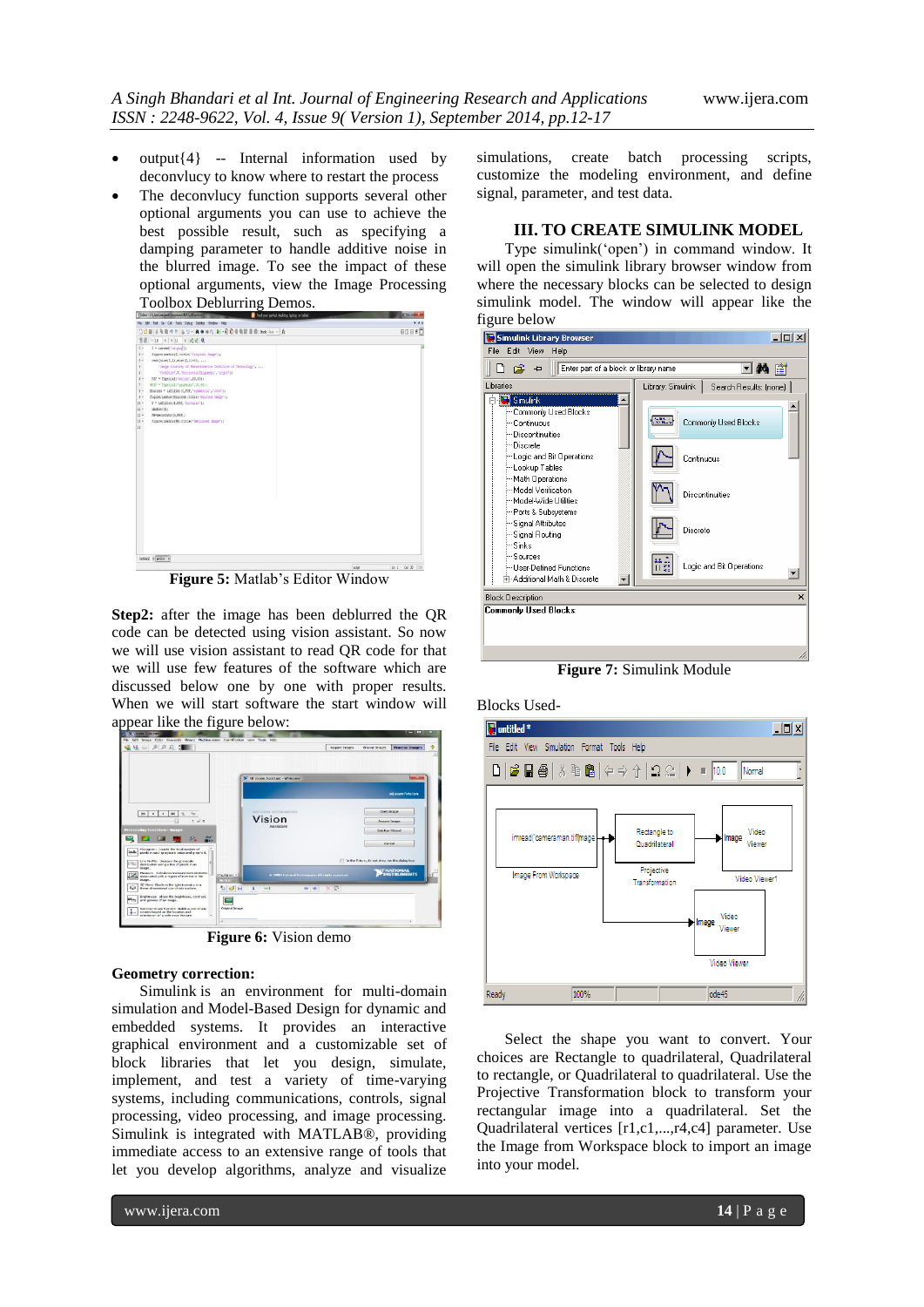The original quadrilateral image appears in the Video Viewer1 window



**Figure 8:** Input image

The square image appears in the Video Viewer2 window.



**Figure 9:** Output image

## **Results:- Deblurring Of Images:-**



**Figure 10:** Original image



**Figure 11:** Blurred image

Use deconvlucy to restore the blurred and noisy image, specifying the PSF used to create the blur, and limiting the number of iterations to 5.



Figure 12: Deblurred image

Database of 50 deblurred images at different PSF values were taken and the estimated time has been noted and it conclude that 50 deblurred images can be read properly and the total estimated time taken by the algorithm to read 50 images is 14.1 seconds.

**Geometry Correction**: the QR barcode is in the form of a quadrilateral it is not a perfect square. If we try to read this barcode then code reader will fail to read it. So that we have to do is to first correct the geometry of the distorted code to make it a square so that the code can be read by our script. Now what we will do is, will run a MATLAB program. The program will find the four vertices of the quadrilateral and using that vertices in the Simulink model we will provide these coordinates to the projective transformation block as an input and accordingly the Simulink model will provide a square. Now this square code can be read by our script.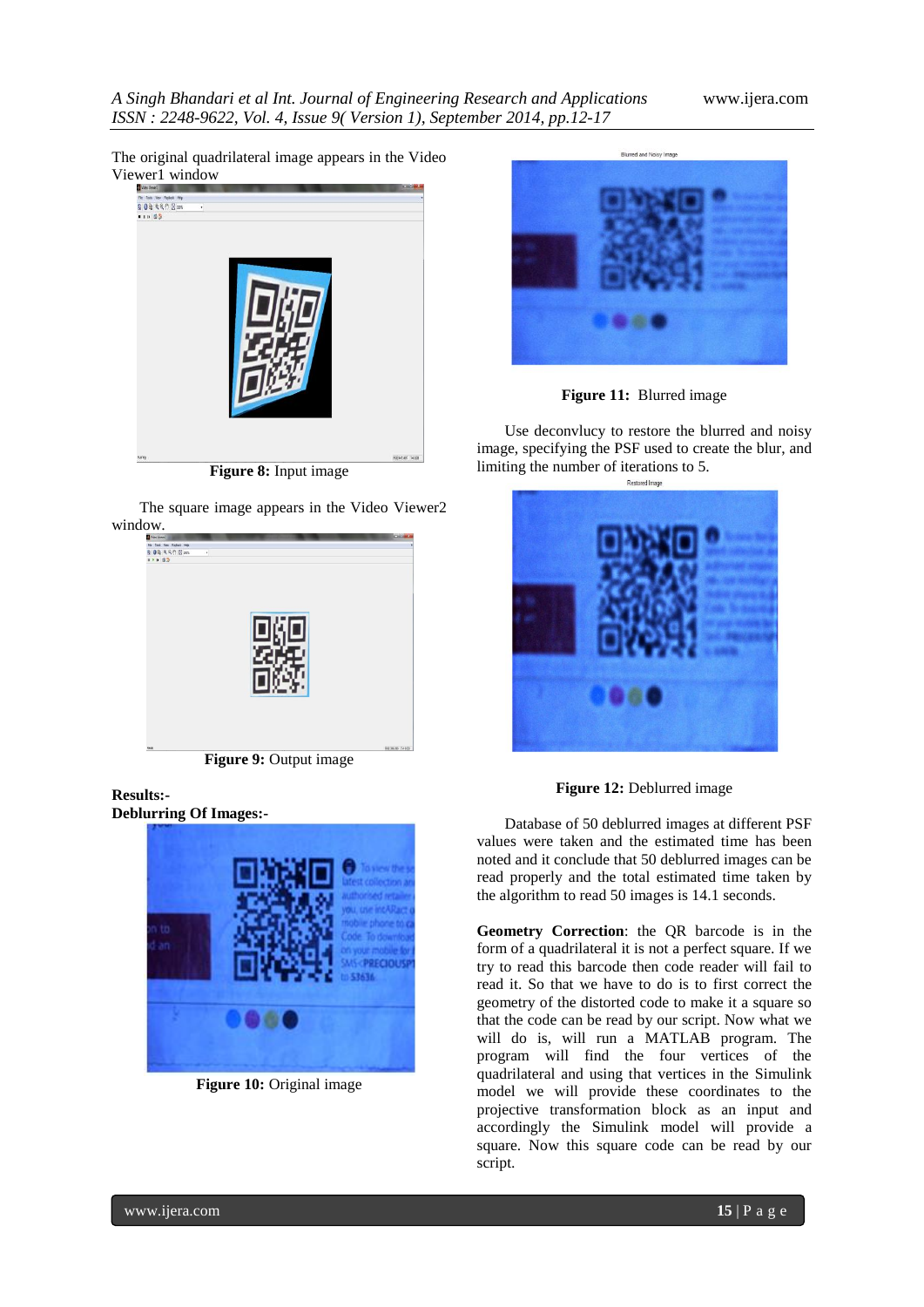#### $|D|$   $x|$ **Muntitled** \* File Edit View Simulation Format Tools Help  $\bigcap$  6 H & I & G I  $\Leftrightarrow$   $\Uparrow$  I  $\bigcap$  2 H  $\rightarrow$  10.0 Nomal Rectangle to Video imread('cameraman.tifl)mage mage Quadrilateral Viewer Projective Image From Workspace Video Viewer1 Transformation Video mage Viewer Video Viewer 100% ode45 Ready

#### **Run The Simulink Model:**





**Figure 14:** Output of video viewer: same as input



### **IV. Conclusion**

In this thesis we have to recognize the QR barcode which is blurred. First we have to deblurr the image using Richardson Lucy Method in MATLAB. For deblurring the image we choose different values of blur length (Len) and blur angle (theta) and we examine that at which value of Len and theta the image is deblurred and the code is readable. After deblurring the image the deblurred image is read in vision assistant and the time taken to read the code is estimated. The method is relatively accurate for lengths between 10 to 40, but breaks down at large blur lengths.

We deblurr three images using different values of Len and Theta and in this way we collect a database of 50 images and passed it through our script in vision assistant. The time estimated to read 50 deblurred images is 14.1secs. We observe that most of the computing time is spend on testing large blur sizes. Second thing we did is to correct the geometry of the distorted QR code using MATLAB, Labview and Simulink model. We write a program in MATLAB to find the four vertices of distorted code and with the help of these vertices in Simulink model we corrected the geometry. Now this corrected code is passed through our script and the QR code can be read.

#### **V. Future Scope**

In future, we would like to investigate the generalization of our algorithm to handle more complicated motion blur. In particular, we are interested in developing a localize version of our algorithm to identify the block-wise blurring kernels of a given blurred image. With such an algorithm in hand, we will be able to restore the motion blurred image caused by fast-moving objects in the scene.

#### **References**

- [1]. Yanming Zhou, et al. (2006) "*Camera Readable 2D Bar Codes Design and Decodi ng for Mobile Phones*" in [Image](http://ieeexplore.ieee.org/xpl/mostRecentIssue.jsp?punumber=4106439)  [Processing, 2006 IEEE International](http://ieeexplore.ieee.org/xpl/mostRecentIssue.jsp?punumber=4106439)  [Conference on](http://ieeexplore.ieee.org/xpl/mostRecentIssue.jsp?punumber=4106439) Digital Object Identifier: [10.](http://dx.doi.org/10.1109/ICIP.2006.312495) [1109/ICIP.2006.312495](http://dx.doi.org/10.1109/ICIP.2006.312495) Publication Year: 2006, Page(s): 469 **–** 472.
- [2]. Hyotaek Lim, et al.(2010) "*[Online](http://ieeexplore.ieee.org/xpl/articleDetails.jsp?tp=&arnumber=5711134&contentType=Conference+Publications&queryText%3DOnline+Banking+Authentication+System+using+Mobile-OTP+with+QR-code) banking [authentication](http://ieeexplore.ieee.org/xpl/articleDetails.jsp?tp=&arnumber=5711134&contentType=Conference+Publications&queryText%3DOnline+Banking+Authentication+System+using+Mobile-OTP+with+QR-code) system usingmobile-OTP with [QR-code](http://ieeexplore.ieee.org/xpl/articleDetails.jsp?tp=&arnumber=5711134&contentType=Conference+Publications&queryText%3DOnline+Banking+Authentication+System+using+Mobile-OTP+with+QR-code)*" in International Conference [Computer Sciences and](http://ieeexplore.ieee.org/xpl/mostRecentIssue.jsp?punumber=5705711)  [Convergence Information Technology](http://ieeexplore.ieee.org/xpl/mostRecentIssue.jsp?punumber=5705711)  [\(ICCIT\), 2010 5th International Conference](http://ieeexplore.ieee.org/xpl/mostRecentIssue.jsp?punumber=5705711)  [on](http://ieeexplore.ieee.org/xpl/mostRecentIssue.jsp?punumber=5705711) Digital Object Identifier[:10.1109/ICCIT.](http://dx.doi.org/10.1109/ICCIT.2010.5711134) [2010.5711134](http://dx.doi.org/10.1109/ICCIT.2010.5711134) Publication Year: 2010, Page(s):  $644 - 648$ .

[3]. Aidong Sun, et al.(2007) "*The [QR-de](http://ieeexplore.ieee.org/xpl/articleDetails.jsp?tp=&arnumber=4301192&contentType=Conference+Publications&queryText%3DThe+QR-code+reorganization+in+illegible+snapshots+taken+by+mobile+phones%E2%88%97) reorganization in illegible [snapshotstaken](http://ieeexplore.ieee.org/xpl/articleDetails.jsp?tp=&arnumber=4301192&contentType=Conference+Publications&queryText%3DThe+QR-code+reorganization+in+illegible+snapshots+taken+by+mobile+phones%E2%88%97) b y mobile [phones](http://ieeexplore.ieee.org/xpl/articleDetails.jsp?tp=&arnumber=4301192&contentType=Conference+Publications&queryText%3DThe+QR-code+reorganization+in+illegible+snapshots+taken+by+mobile+phones%E2%88%97)*" in [Computational](http://ieeexplore.ieee.org/xpl/mostRecentIssue.jsp?punumber=4301108) Science